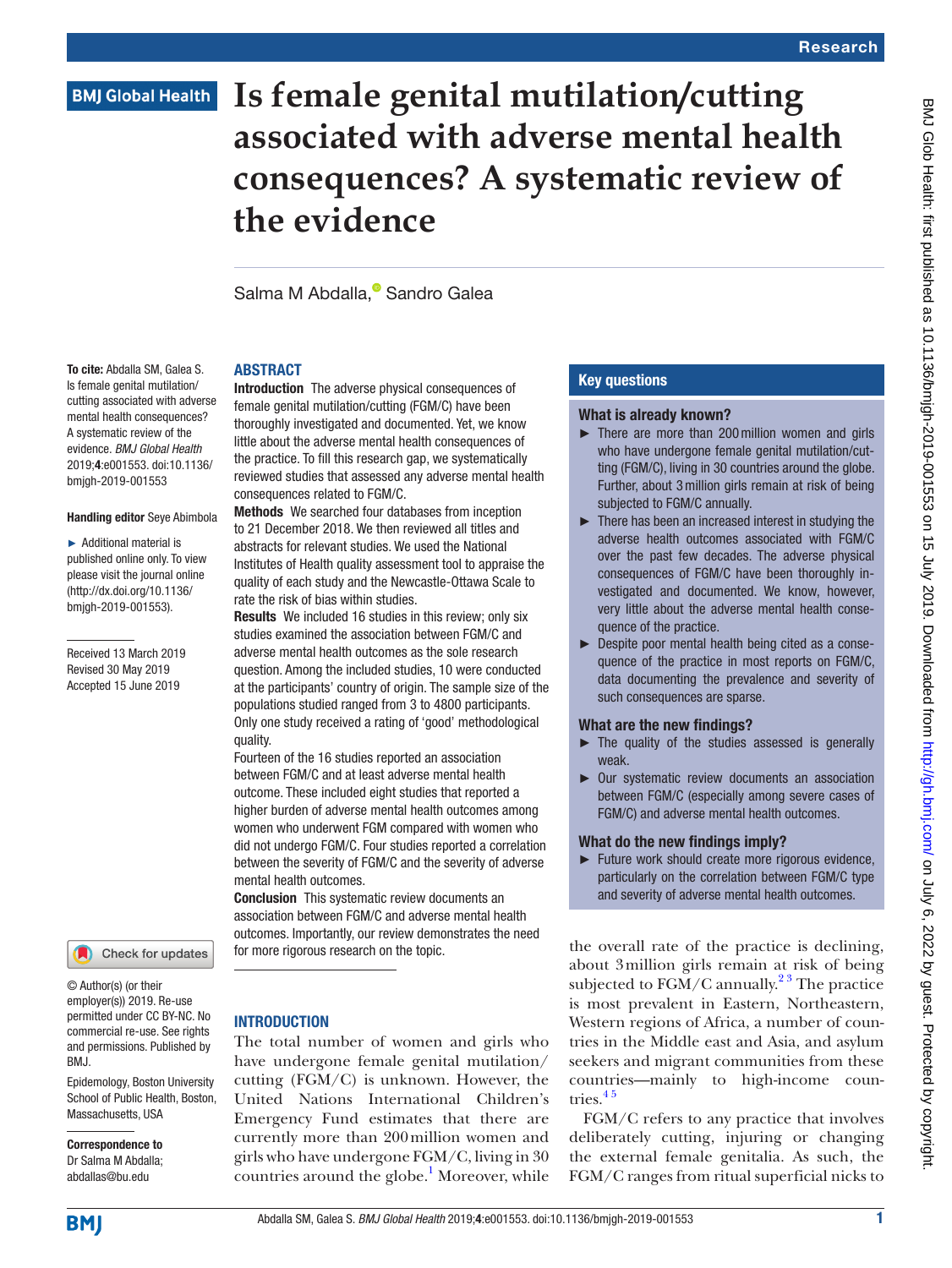#### BMJ Global Health

the complete removal of the external genitalia. FGM/C is often performed for cultural, religious or other non-medical reasons; often on girls between the ages of 4 and  $10^{67}$  WHO identifies four types of FGM/C based on the procedure and severity; type III being the most severe.<sup>[8](#page-10-4)</sup> There is a near global consensus for the need to protect girls from undergoing FGM/C, evidenced by the fact that  $FGM/C$  is illegal in most countries.<sup>39</sup> Moreover, the practice is considered a violation of the inter-national human rights laws.<sup>[5](#page-10-6)</sup> A number of international agencies and government have recently been advocating for investing in the provision of adequate care to address the health-related consequences of  $\text{FGM/C.}^5$ 

Over the past few decades, there has been an increased interest in studying the adverse health outcomes associated with FGM/C. The adverse physical consequences of FGM/C have been thoroughly investigated and documented.[10–13](#page-10-7) We know, however, very little about the adverse mental health consequence of the practice. Despite poor mental health plausibly being a potential consequence of FGM/C, data accurately documenting such outcomes are sparse. Prior efforts to examine the state of the evidence on adverse mental health outcomes were often non-systematic in their approach or only reported mental health disorders in conjunction with sexual health-related outcomes of women who underwent  $FGM/C.<sup>14–16</sup>$  To our knowledge, to date, there has been no systematic effort to synthesise the evidence that examines the adverse mental health outcomes associated with FGM/C in the public health or medical literature.

To fill this research gap, we systematically reviewed studies that assessed any adverse mental health consequences related to FGM/C. This review aimed to answer the question: what are the psychological disorders associated with undergoing FGM/C?

#### **METHODS**

#### Search strategy

We conducted a search across the following bibliographic databases: PubMed,<sup>17</sup> Embase,<sup>18</sup> Web of Science<sup>19</sup> and PsycINF $O^{20}$  from inception to 21 December 2018. We present the detailed search strategies in [online supple](https://dx.doi.org/10.1136/bmjgh-2019-001553)[mentary file 1](https://dx.doi.org/10.1136/bmjgh-2019-001553). Overall, we combined various synonyms for FGM/C with terms focusing on mental health outcomes including various synonyms for mental health, depression, anxiety and post-traumatic stress disorder (PTSD). To maximise the number of studies identified, we applied no filters (except for a filter limiting the sex of participants to female in PsycINFO database). We also conducted a manual search of the references of included studies from the database search and prior reviews on the FGM/C to account for any records we might have missed.

#### Study identification and abstraction

Following deduplication using the reference management software Mendeley, we screened the titles and abstracts of identified records to decide whether we



<span id="page-1-0"></span>Figure 1 Flow chart describing the study selection process and number of articles retrieved, included and excluded.

should appraise the full paper using the systematic reviews web app Rayyan QCRI. We then screened full texts to determine whether to include or exclude articles. We excluded articles if the study was qualitative in nature, did not report psychological outcome(s), or if the full text was not written in English.

We abstracted included studies into an electronic form (Microsoft Excel). In the abstraction form, we summarised the research question(s), study population and sample size, psychological outcomes investigated, tools used for psychological assessment and study results. We present a flow chart, guided by the Preferred Reporting Items for Systematic Reviews and Meta-Analyses guidelines, describing the study selection process and number of articles retrieved, included and excluded in [figure](#page-1-0) 1.

#### Study quality assessment and risk of bias

No study was excluded from this review on the basis of methodological quality. We did, however, use the US Department of Health and Human Services, National Institutes of Health quality assessment tool for observational cohort and cross-sectional studies to appraise and report on the quality of each study.<sup>21</sup> The answers to the tool measures were 'yes', 'no', 'not mentioned' or 'not relevant'. We then rated the studies as of 'poor', 'fair' or 'good' methodological quality.

Guided by the Newcastle-Ottawa Scale for risk assessment of non-randomised trials, we then assessed the risk of bias for each of the included studies. We assessed each study on risk of bias in participant selection (representativeness, size and non-respondents to study sample), comparability (reporting on different exposure groups) and exposure/outcome relationship measurement (quality of outcome assessment methods and appropriateness of statistical methods used for analysis). $22^{23}$  For each study, we then rated levels of risk as 'low level of risk', 'high level of risk' and 'unclear risk'. The last category indicates that the information needed for adequate assessment was inconclusive or unavailable.

#### Patient and public Involvement

Patients were not involved in conducting this review.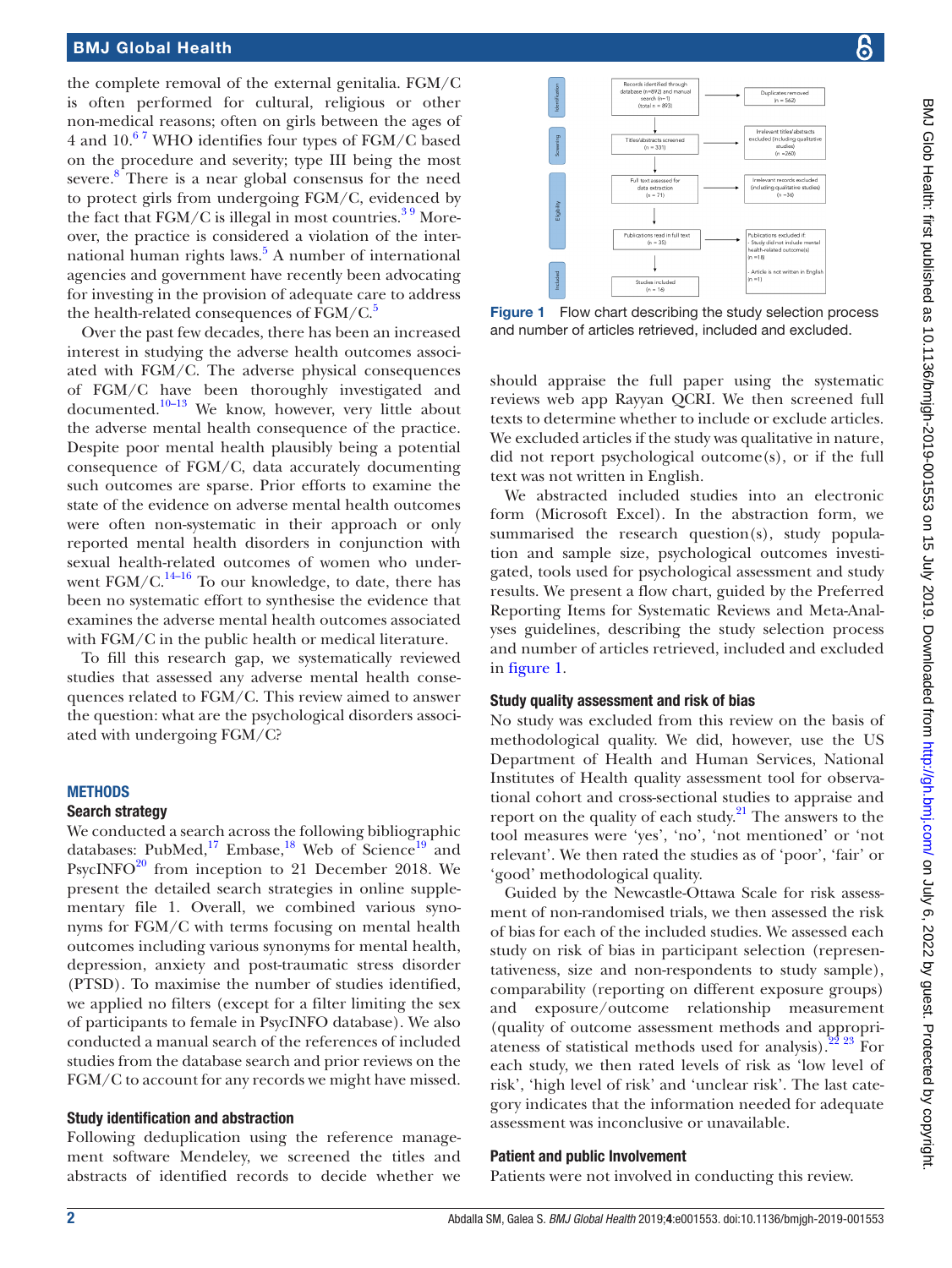#### **RESULTS**

We describe the research questions, study population and sample size, mental health outcomes investigated, tools used for psychological assessment, key results and methodological quality of the 16 studies included in this review in detail in [table](#page-3-0) 1.

#### Research questions

Of the 16 studies we included, six focused solely on the adverse mental outcomes of  $FGM/C$ .<sup>7</sup> <sup>24–28</sup> The other 10 studies examined a variety of FGM/C-related health measures, including adverse mental health outcomes.<sup>29-38</sup>

#### Study population and sample size

Studies varied in both characteristics of populations studied and sample size. While a number of studies restricted their populations to a specific ethnic group or age category, others included a wide range of demographic characteristics. Ten studies were conducted at the participants' country of origin: Egypt, Ethiopia, Iran, Iraq, Israel, Kuwait and Senegal<sup>7 24–27 30–32 34 35</sup> and six studies targeted migrant women in Greece, the Netherlands, Spain and the USA.[28 29 33 36–38](#page-10-17) Seven studies examined potential adverse mental health outcomes spanning adolescence and adulthood,<sup>[7 27 30–32 34 38](#page-10-15)</sup> six studies restricted their populations to adults,<sup>[25 28 29 33 36 37](#page-10-18)</sup> two studies to adolescents<sup>[24 26](#page-10-19)</sup> and one study<sup>35</sup> did not list participants' age range. While the majority of studies focused on recruiting women, one study $35$  recruited couples. The sample size of populations studied ranged from 3 to 4800 participants.

#### Study design

All studies were cross-sectional in nature and did not follow participants over time. Eleven studies used comparison groups of women who did not undergo  $FGM/C^{7\,24-27\,29-32\,34\,35}$  while five studies reported results only from women who underwent  $\text{FGM/C}^{\text{28 33 36-38}}$ 

#### Measurement of adverse mental health outcomes

Studies used a variety of instruments for psychological assessment. Four studies used the Hopkins symptoms check list 25 (SCL 25) to assess the burden of depression and anxiety.<sup>27 28 33 37</sup> Three studies used the SCL 90 to assess the burden of somatisation, depression, anxiety, hostility and phobia. $24 25 32$  Three studies used the mini international neuropsychiatric interview to assess either the burden of PTSD, affective disorder, anxiety<sup>730</sup> or the burden of depression. $37$  Two studies used the General Health Questionnaire-28 item to assess the burden of somatic symptoms, insomnia, social dysfunction and depression.[31 34](#page-10-23) Two studies used the Harvard Trauma Questionnaire-30 item to assess the burden of PTSD.<sup>[28 37](#page-10-17)</sup>

Instruments used in one study to assess the burden of PTSD included the PTSD CheckList-Civilian Version,<sup>29</sup> PTSD Inventory,<sup>25</sup> Arabic version of Child PTSD Reaction Index<sup>26</sup> and PTSD Symptom Scale-Interview.<sup>28</sup> Instruments used in one study to assess the burden of depression included the Center for Epidemiologic Studies Depression Scale $^{29}$  and the Arabic version of the Children's Depression Index. $^{26}$  One study used the SCL-25 to assess the overall the burden of mental health disorders.<sup>35</sup> Two studies did not provide information on the instruments used for psychological assessment.<sup>[36 38](#page-10-25)</sup>

#### Study quality assessment and risk of bias

Studies varied in quality but the majority received a rating of 'fair' quality. Only one study received a rating of 'good' quality,<sup>[27](#page-10-21)</sup> nine studies received a rating of 'fair' quality<sup>24–26</sup> 28 30 31 33 35 37</sup> and six studies received a rating of 'poor' quality.<sup>7 29 32 34 36</sup> 38 Lack of sample size justification, limited assessment of confounding factors (lifetime traumatic events in particular) and lack of outcome stratification based on FGM/C type were the most common limitations. Moreover, the majority of studies did not report on the participation rate of individuals eligible for the study or whether outcome assessors were blinded to the exposure status of participants. We present the detailed quality assessment of each study in [online supplementary](https://dx.doi.org/10.1136/bmjgh-2019-001553) [file 2](https://dx.doi.org/10.1136/bmjgh-2019-001553).

Among the three types of risk of bias we assessed, studies reported the highest risk of bias in exposure/ outcome relationship measurement (eight studies) followed by comparability (four studies), then selection risk of bias (two studies). A rating of 'unclear risk' was given to 11 studies when assessing selection risk of bias, 10 studies when assessing comparability risk of bias and 7 studies when assessing exposure/outcome relationship measurement risk of bias. We present the detailed risk of bias assessment of each study in [figure](#page-8-0) 2.

#### Exposure to lifetime traumatic events

Lifetime traumatic events can confound reported mental health outcomes.<sup>39</sup> Yet, only four studies<sup>7 25</sup>  $27\frac{2}{9}$  explicitly reported on lifetime traumatic events when examining the association between FGM/C and adverse mental health outcomes. Three studies<sup>7 25 29</sup> used 'lifetime traumatic events' as a demographic variable of study participants. Only one study<sup>27</sup> identified 'lifetime traumatic events' as a variable predictive of adverse mental health outcomes incorporated in a regression model.

#### Overall study results

Fourteen out of the 16 studies reported an association between FGM/C and at least 1 adverse mental health outcome<sup>7 24–35 37</sup>; five of these studies explicitly noted that the results were not statistically significant for all<sup>[25 29 31](#page-10-18)</sup> or some outcomes. $32 \frac{34}{10}$  Of the remaining two studies, one study $36$  concluded that there was no association between FGM/C and adverse mental health outcomes and the other study<sup>38</sup> did not provide reportable results.

When stratified by study design,  $11$  studies<sup>724–27 29–32 34 35</sup> also assessed the burden of adverse mental health outcomes among a comparison group (control group). In eight of these studies,  $\frac{724\,26\,27\,30\,32\,34\,35}{}$  there was a higher burden of adverse mental health outcomes among women who underwent FGM/C compared with the control group. In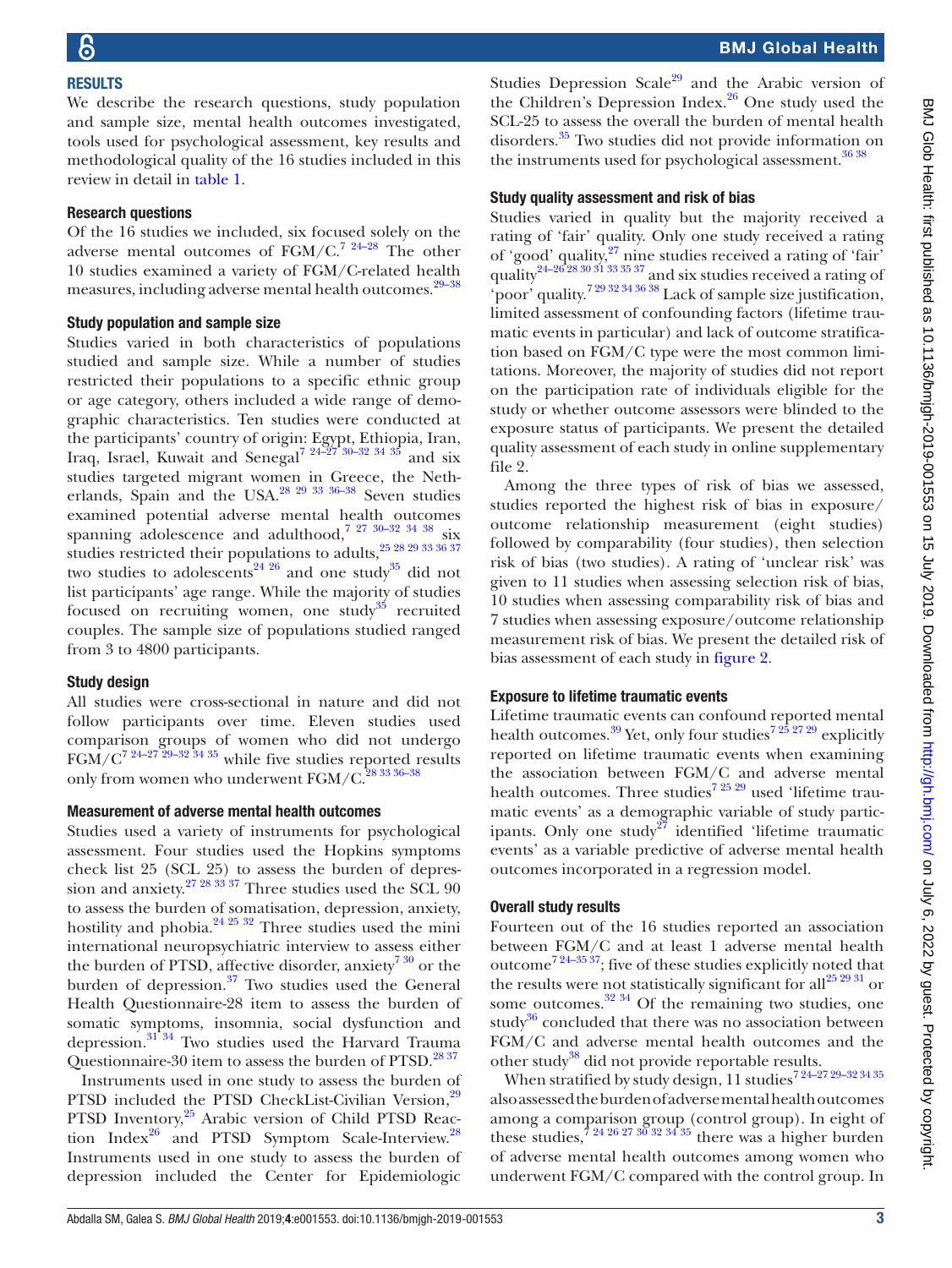|                                                                                                                                                                                                                                                                                                                                                                                                                                                                                                                                                                                                                                                                                                                                                                                                                                                       | Poor                                                                                                                                                                                                                                                                                                                                                                                                                                                                             |
|-------------------------------------------------------------------------------------------------------------------------------------------------------------------------------------------------------------------------------------------------------------------------------------------------------------------------------------------------------------------------------------------------------------------------------------------------------------------------------------------------------------------------------------------------------------------------------------------------------------------------------------------------------------------------------------------------------------------------------------------------------------------------------------------------------------------------------------------------------|----------------------------------------------------------------------------------------------------------------------------------------------------------------------------------------------------------------------------------------------------------------------------------------------------------------------------------------------------------------------------------------------------------------------------------------------------------------------------------|
| (19.3% vs 7.2%), PSDI (16.3% vs 4.3%) and<br>5.1). Both groups had the same mean score<br>non-FGM/C study groups, respectively: GSI<br>who underwent FGM/C had higher, but not<br>anxiety (32.1 vs 21.2), phobic anxiety (20.4<br>FGM/V group had a higher mean score for<br>conditions: obsessive-compulsive (6.8 vs<br>in the non-FGM/C group for the following<br>statistically significant, scores than those<br>vs 14.6) and hostility (19.6 vs 16.4). Girls<br>distress indices between the FGM/C and<br>psychoticism compared with the FGM/C<br>significant differences in the three global<br>(33.5 vs 20.6), depression (31.7 vs 26.3)<br>6.6) and interpersonal sensitivity (5.5 vs<br>for paranoid ideation (3.8) and the non-<br>the following conditions: somatisation<br>group (3.2 vs 3.1). Further, there were<br>PST (17.0% vs 5.8%) | who did not undergo FGM/C (37.5) compared<br>among women who underwent FGM/C (29.9)<br>depression scale was higher among women<br>The mean score for PTSD scale was higher<br>based on FGM/C type. The mean score for<br>compared with those who did not undergo<br>the practice (29.2). Both measures did not<br>detect statistically significant differences<br>with those underwent the practice (35.4)<br>This study did not stratify the results<br>between the two groups. |
|                                                                                                                                                                                                                                                                                                                                                                                                                                                                                                                                                                                                                                                                                                                                                                                                                                                       | $\mathbf{I}$<br>PTSD: PTSD CheckList<br>Epidemiologic Studies<br>Depression: Center for<br>Depression Scale.<br>Civilian Version.                                                                                                                                                                                                                                                                                                                                                |
| sensitivity, paranoid ideation,<br>and psychoticism                                                                                                                                                                                                                                                                                                                                                                                                                                                                                                                                                                                                                                                                                                                                                                                                   | PTSD and depression                                                                                                                                                                                                                                                                                                                                                                                                                                                              |
| ages between 14<br>and19 in Egypt.                                                                                                                                                                                                                                                                                                                                                                                                                                                                                                                                                                                                                                                                                                                                                                                                                    | and 57<br>Countries of origin:<br>FGM/C and 16 did<br>ages<br>living in the USA.<br>Sierra Leone and<br>Sample size: 23<br>7 underwent<br>not) women<br>between 20<br>lberia.                                                                                                                                                                                                                                                                                                    |
| adolescent girls?                                                                                                                                                                                                                                                                                                                                                                                                                                                                                                                                                                                                                                                                                                                                                                                                                                     | cutting within an immigrant<br>What are the experiences<br>related to female genital<br>community?                                                                                                                                                                                                                                                                                                                                                                               |
|                                                                                                                                                                                                                                                                                                                                                                                                                                                                                                                                                                                                                                                                                                                                                                                                                                                       | Akinsulure-Smith, 2014 <sup>29</sup>                                                                                                                                                                                                                                                                                                                                                                                                                                             |

Table 1 Summary of key components of the 16 reviewed studies

<span id="page-3-0"></span>Table 1

Summary of key components of the 16 reviewed studies

Author, year Research question(s) Study population

Research question(s)

Ahmed *et al*, 2017<sup>[24](#page-10-19)</sup> What is the relationship

Ahmed et al. 2017<sup>24</sup> Author, year

What is the relationship between female genital

between female genital mutilation (FGM) and psychiatric problems among

mutilation (FGM) and

Sample size: 204 (135 underwent FGM/C and 69 did not) adolescent girls ages between 14

Sample size: 204<br>(135 underwent<br>FGM/C and 69 did

Somatisation, depression, anxiety, hostility, phobic anxiety, obsessive– compulsive, interpersonal sensitivity, paranoid ideation,

Somatisation, depression. anxiety, hostility, phobic anxiety, obsessive-

sensitivity, paranoid ideation, compulsive, interpersonal

not) adolescent girls<br>ages between 14

Symptoms check list 90 Symptoms check list 90<br>(SCL-90)

psychiatric problems among<br>adolescent girls?

Mental health outcomes

Mental health outcomes

Tools used for

psychological assessment related to FGM/C

psychological assessment related to FGM/C Tools used for

Results (presence of mental health consequences for FGM/C)

Results (presence of mental health consequences for FGM/C) This study did not stratify the results based on FGM/C type. Girls who underwent FGM/C had significantly higher scores than those in the non-FGM/C group for the following conditions: somatisation

than those in the non-FGM/C group for FGM/C had significantly higher scores on FGM/C type. Girls who underwent

This study did not stratify the results based

Fair

Study quality

investigated

investigated

Study population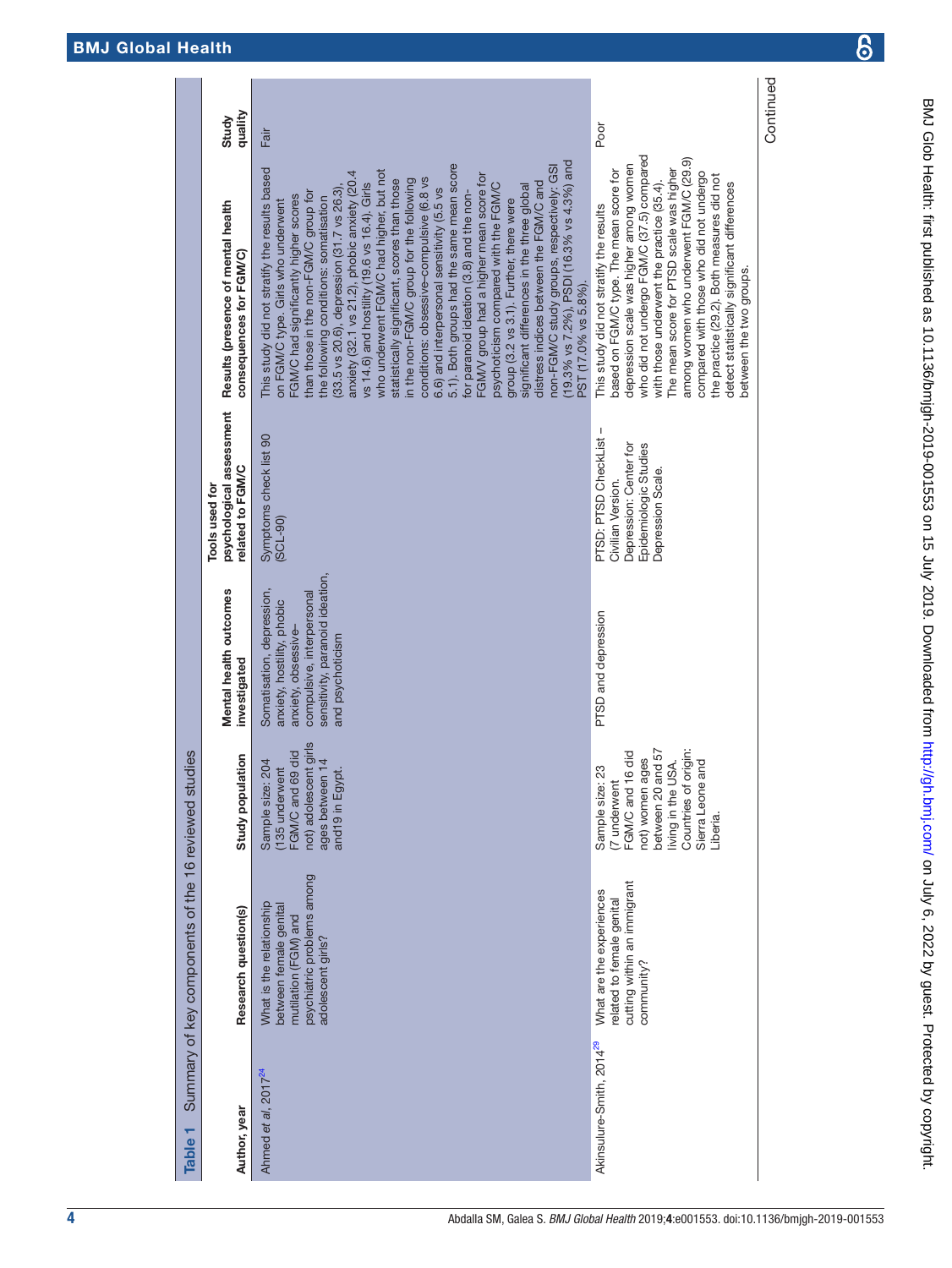| Continued<br>۳<br><b>Table</b>      |                                                                                                                                                                                                                                                                          |                                                                                                                     |                                                                                                                                                                        |                                                                                               |                                                                                                                                                                                                                                                                                                                                                                                                                                                                                                                                                                                                                                                                                                                                                                                                           |                  |
|-------------------------------------|--------------------------------------------------------------------------------------------------------------------------------------------------------------------------------------------------------------------------------------------------------------------------|---------------------------------------------------------------------------------------------------------------------|------------------------------------------------------------------------------------------------------------------------------------------------------------------------|-----------------------------------------------------------------------------------------------|-----------------------------------------------------------------------------------------------------------------------------------------------------------------------------------------------------------------------------------------------------------------------------------------------------------------------------------------------------------------------------------------------------------------------------------------------------------------------------------------------------------------------------------------------------------------------------------------------------------------------------------------------------------------------------------------------------------------------------------------------------------------------------------------------------------|------------------|
| Author, year                        | Research question(s)                                                                                                                                                                                                                                                     | Study population                                                                                                    | Mental health outcomes<br>investigated                                                                                                                                 | psychological assessment<br>related to FGM/C<br>Tools used for                                | Results (presence of mental health<br>consequences for FGM/C)                                                                                                                                                                                                                                                                                                                                                                                                                                                                                                                                                                                                                                                                                                                                             | quality<br>Study |
| Applebaum et al, 2008 <sup>25</sup> | undergone ritual female genital<br>group of women who had not<br>with an age-matched control<br>PTSD symptoms and other<br>What is the prevalence of<br>genital surgery compared<br>among women who had<br>undergone ritual female<br>psychiatric complaints<br>surgery? | Bedouin women ages<br>Sample size: 37 (19<br>underwent FGM/C<br>and 18 did not)<br>30-81 in Israel.                 | depression, anxiety, hostility,<br>ideation and psychoticism<br>phobic anxiety, paranoid<br>interpersonal sensitivity,<br>obsessive-compulsive,<br>PTSD, somatisation, | Other conditions: Symptom<br>Checklist-90 (SCL-90).<br>PTSD: PTSD Inventory<br>(based on DSM) | groups. Overall, all measures did not detect<br>This study did not stratify the results based<br>group that did not (57.3 vs 48.1). The mean<br>on FGM/C type. The mean PTSD symptom<br>mean scores of the scales for somatisation<br>statistically significant differences between<br>and hostility (0.8 vs 0.7) was higher among<br>score for obsessive-compulsive scale was<br>depression (1.8 vs 1.6), anxiety (1.4 vs 1.3)<br>(1.6), interpersonal sensitivity (1.1), phobic<br>women who did not undergo FGM/C. The<br>psychoticism (0.5) were similar in the two<br>also higher among those who underwent<br>anxiety (0.8), paranoid ideation (0.7) and<br>score was higher among the group that<br>FGM/C (1.6 vs 1.4). The mean score for<br>underwent FGM/C compared with the<br>the two groups. | Fair             |
| Behrendt and Moritz,<br>$2005^7$    | between FGM and psychiatric<br>illnesses, especially PTSD?<br>What is the relationship                                                                                                                                                                                   | and 24 did not) girls<br>Sample size: 47 (23<br>FGM/C<br>and women ages<br>15-40 in Dakar,<br>underwent<br>Senegal. | PTSD, affective disorder and<br>anxiety.                                                                                                                               | Neuropsychiatric Interview.<br>Mini International                                             | one participant fulfilled the diagnostic criteria<br>for an affective disorder. None of the women<br>underwent FGM/C was high: PTSD (30.4%),<br>their circumcision. The prevalence of mental<br>This study did not stratify the results based<br>disorder (21.7%). In the control group, only<br>who underwent FGM/C described feelings<br>in the control group PTSD or other anxiety<br>health consequences among women who<br>on FGM/C type. Over 90% of the women<br>suffering from intrusive re-experiences of<br>of intense fear, helplessness, horror and<br>anxiety disorders (26.2%), and effective<br>severe pain, and over 80% were still<br>disorder.                                                                                                                                          | Poor             |
| Chibber et al, 2010 <sup>30</sup>   | female genital cutting among<br>with adverse pregnancy and<br>pregnant women and what<br>is the possible association<br>psychological outcomes?<br>What is the prevalence of                                                                                             | not) girls and women<br>Sample size: 4800<br>(1892 underwent<br>FGM/C 2958 did<br>⊒.<br>ages 15-46<br>Kuwait.       | PTSD, affective disorder and<br>anxiety                                                                                                                                | Neuropsychiatric Interview<br>Mini International                                              | FGM/C type. Among women who underwent<br>affective disorder (OR 24.6 (95% CI 1.9 to<br>FGM/C types II and III, 80% continued to<br>22.2) compared with women who did not<br>This study stratified the results based on<br>the women who did not undergo FGM/C<br>undergo FGM/C; 38% had other anxiety<br>nave flashbacks to the event; 58% had<br>disorders and 30% had PTSD. None of<br>reported PTSD or anxiety disorders.                                                                                                                                                                                                                                                                                                                                                                              | Fair             |
|                                     |                                                                                                                                                                                                                                                                          |                                                                                                                     |                                                                                                                                                                        |                                                                                               |                                                                                                                                                                                                                                                                                                                                                                                                                                                                                                                                                                                                                                                                                                                                                                                                           | Continued        |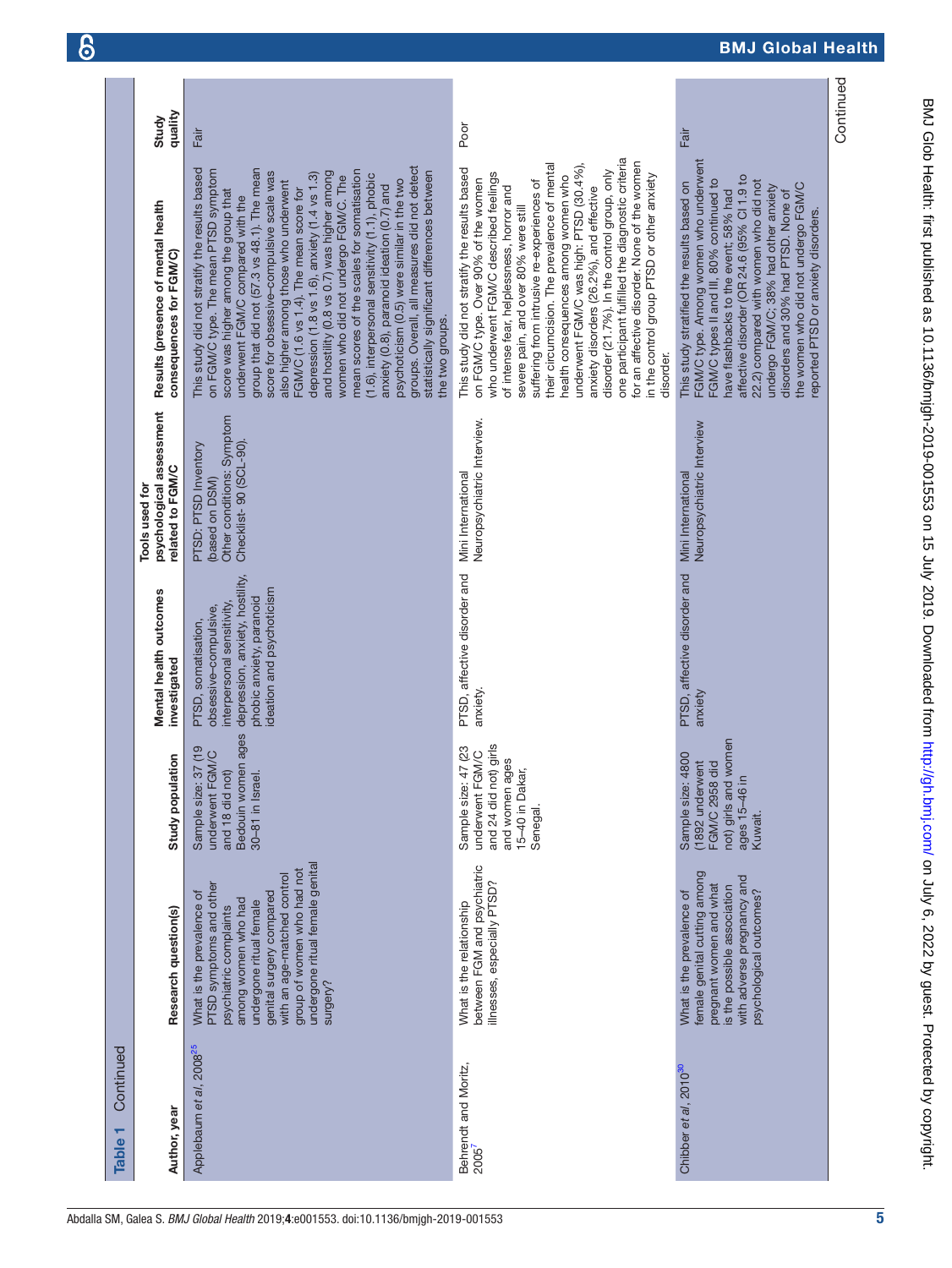Tools used for<br>psychological assessment<br>related to FGM/C

|                                                               |                                                                                                                                                                                                                                                                                                                                                                                                                                                                                               |                                                                                                                                                                                                                                                                                                                                                                                                                                    |                                                                                                                                                                                                                                                                                                                                                                                                                                                                                                                                                                                                                                                                                                                                                                                                                                                                                                                                                                                                     | Continued |
|---------------------------------------------------------------|-----------------------------------------------------------------------------------------------------------------------------------------------------------------------------------------------------------------------------------------------------------------------------------------------------------------------------------------------------------------------------------------------------------------------------------------------------------------------------------------------|------------------------------------------------------------------------------------------------------------------------------------------------------------------------------------------------------------------------------------------------------------------------------------------------------------------------------------------------------------------------------------------------------------------------------------|-----------------------------------------------------------------------------------------------------------------------------------------------------------------------------------------------------------------------------------------------------------------------------------------------------------------------------------------------------------------------------------------------------------------------------------------------------------------------------------------------------------------------------------------------------------------------------------------------------------------------------------------------------------------------------------------------------------------------------------------------------------------------------------------------------------------------------------------------------------------------------------------------------------------------------------------------------------------------------------------------------|-----------|
| quality<br>Study                                              | iis<br>Fair                                                                                                                                                                                                                                                                                                                                                                                                                                                                                   | Poor                                                                                                                                                                                                                                                                                                                                                                                                                               | in<br>Fair                                                                                                                                                                                                                                                                                                                                                                                                                                                                                                                                                                                                                                                                                                                                                                                                                                                                                                                                                                                          |           |
| Results (presence of mental health<br>consequences for FGM/C) | while the mean score for somatic symptoms<br>(6.58 vs 5.99), anxiety and insomnia (6.20 vs<br>depression (4.87 vs 4.30) scales were higher<br>This study did not stratify the results based<br>on FGM/C type. The mean score for social<br>measures detected statistically significant<br>5.98) were higher among women who did<br>not undergo FGM/C. Overall, none of the<br>among women who underwent FGM/C<br>dysfunction (7.30 vs 7.21) and severe<br>differences between the two groups. | phobia (22.5 vs 15.3). Results of symptoms<br>of somatisation, anxiety and phobia were<br>based on FGM/C type. The mean scores<br>among the group that underwent FGM/C<br>(31.5 vs 22.3), hostility (18.7 vs 16.9) and<br>of mental health symptoms were higher<br>21.7), depression (30.1 vs 29.9), anxiety<br>for all conditions: somatisation (33.2 vs<br>This study did not stratify the results<br>statistically significant. | Further, girls who underwent FGM/C reported<br>intrusive re-experiences of their circumcision.<br>underwent FGM/C compared with the mean<br>but lived in the same area including: anxiety<br>outcomes compared with the control group<br>score of PTSD symptoms (44.3 vs 14.50 vs<br>The study reports significantly higher mean<br>higher prevalence of multiple mental health<br>This study did not stratify the results based<br>on FGM/C type. Over 78% of the girls who<br>intense fear, helplessness, severe pain and<br>13.61) and depression disorder symptoms<br>horror. Over 74% were still suffering from<br>(33.6 vs 11.07 vs 12.09) among girls who<br>of girls who did not undergo the practice<br>underwent FGM/C described feelings of<br>scores of the two comparison groups of<br>disorder (45.6% vs 6.7%), somatoform<br>disorders (21.5% vs 3.3%), personality<br>girls who did not undergo the practice.<br>disorder (13.9% vs 0%) and somatic<br>disturbance (36.7% vs 26.7). |           |
| psychological assessment<br>related to FGM/C<br>ools used for | Questionnaire-28 item (GHQ-<br>The General Health<br>28)                                                                                                                                                                                                                                                                                                                                                                                                                                      | Symptoms check list 90<br>(5CL90)                                                                                                                                                                                                                                                                                                                                                                                                  | of the Children's Depression<br>Child PTSD Reaction Index.<br>Depression: Arabic version<br>PTSD: Arabic version of<br>The Cooper Smith Self-<br>Esteem Inventory<br>Index                                                                                                                                                                                                                                                                                                                                                                                                                                                                                                                                                                                                                                                                                                                                                                                                                          |           |
| Mental health outcomes<br>investigated                        | Somatic symptoms, anxiety<br>dysfunction, and severe<br>and insomnia, social<br>depression                                                                                                                                                                                                                                                                                                                                                                                                    | depression, anxiety, hostility<br>Symptoms of somatisation,<br>and phobia                                                                                                                                                                                                                                                                                                                                                          | PTSD, depression, anxiety,<br>personality disorder and<br>somatoform disorders,<br>somatic disturbance.                                                                                                                                                                                                                                                                                                                                                                                                                                                                                                                                                                                                                                                                                                                                                                                                                                                                                             |           |
| Study population                                              | not) girls and women<br>ages 15-49 in Iran.<br>FGM/C and 60 did<br>Sample size: 200<br>(140 underwent                                                                                                                                                                                                                                                                                                                                                                                         | years) ages 15-49 in<br>women (less than 5<br>FGM/C and 64 did<br>married<br>Egypt.<br>Sample size: 264<br>(200 underwent<br>Benha city,<br>not) newly                                                                                                                                                                                                                                                                             | Sample size: 140 (79<br>geographic area and<br>FGM/C<br>(30 from the same<br>31 from a different<br>girls, ages 8-14 in<br>and 61 did not<br>area)) Kurdish<br>Northern Iraq.<br>underwent                                                                                                                                                                                                                                                                                                                                                                                                                                                                                                                                                                                                                                                                                                                                                                                                          |           |
| Research question(s)                                          | sexual function of circumcised<br>status of FGM, its prevalence,<br>What are the consequences<br>of female circumcision and<br>predominant method/type<br>women? Also, what is the<br>of female circumcision on<br>attitude to this practice?                                                                                                                                                                                                                                                 | term health problems including<br>differences between women<br>women? Also, what are the<br>who underwent FGM those<br>who did not regarding long<br>psychological symptoms?<br>What is the rate of female<br>sample of newly married<br>genital cutting among a                                                                                                                                                                   | Is there an association between<br>FGM and psychiatric illnesses,<br>PTSD in particular?                                                                                                                                                                                                                                                                                                                                                                                                                                                                                                                                                                                                                                                                                                                                                                                                                                                                                                            |           |
| Author, year                                                  | Daneshkhah et al, 2017 <sup>31</sup>                                                                                                                                                                                                                                                                                                                                                                                                                                                          | Einashar and Abdelhady,<br>2007 <sup>32</sup>                                                                                                                                                                                                                                                                                                                                                                                      | Kizilhan, 2011 <sup>26</sup>                                                                                                                                                                                                                                                                                                                                                                                                                                                                                                                                                                                                                                                                                                                                                                                                                                                                                                                                                                        |           |

Table 1 Continued

Table 1

Continued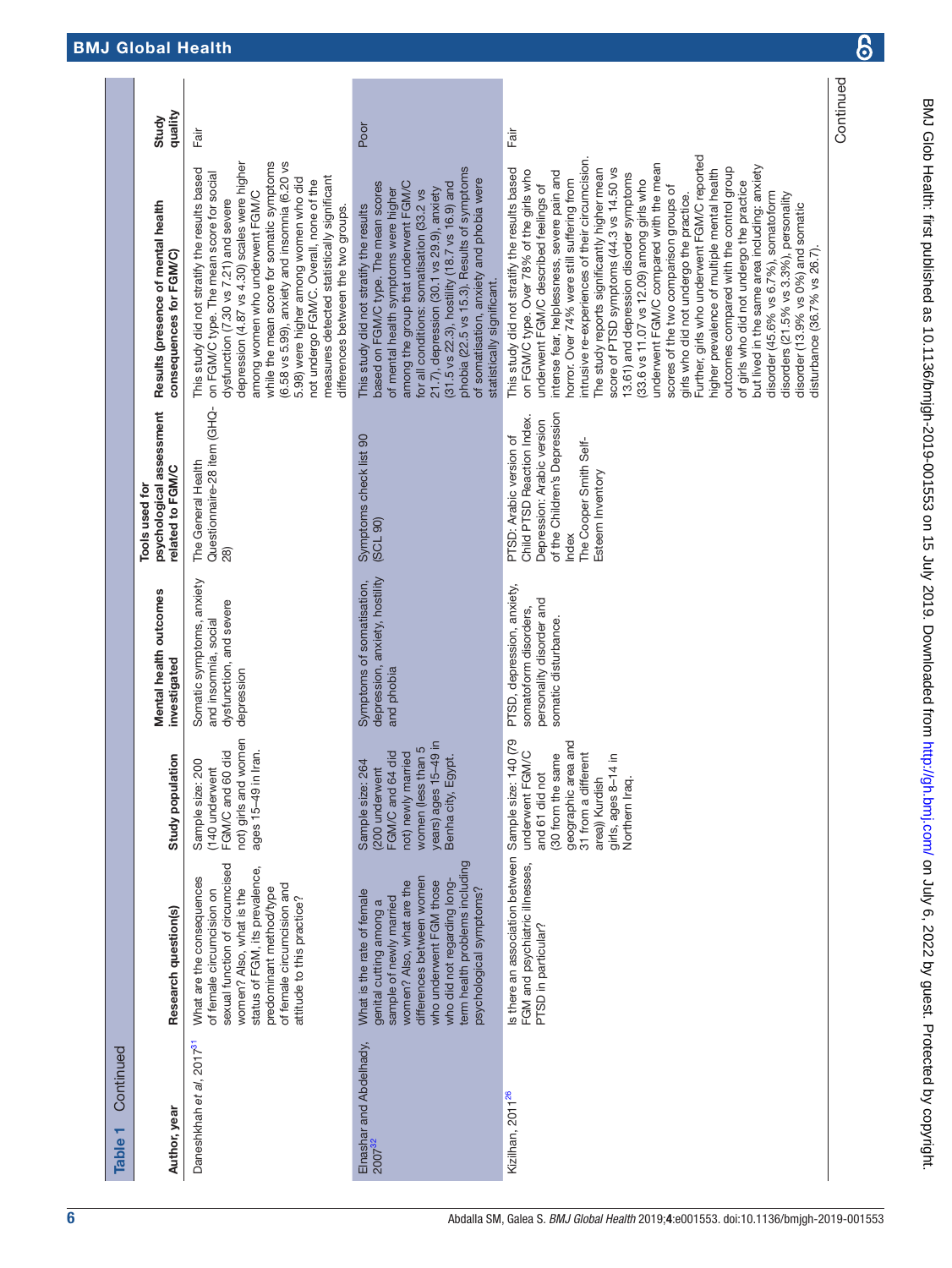| Continued<br>Table <sub>1</sub>      |                                                                                                                                                                                                                             |                                                                                                                                                                                                    |                                                                                               |                                                                                                                                                                                                                                                                                        |                                                                                                                                                                                                                                                                                                                                                                                                                                                                                                                                                                                                                                                                                                                                                                                                                                                                                                                                                                                                                                                                                                                 |                  |
|--------------------------------------|-----------------------------------------------------------------------------------------------------------------------------------------------------------------------------------------------------------------------------|----------------------------------------------------------------------------------------------------------------------------------------------------------------------------------------------------|-----------------------------------------------------------------------------------------------|----------------------------------------------------------------------------------------------------------------------------------------------------------------------------------------------------------------------------------------------------------------------------------------|-----------------------------------------------------------------------------------------------------------------------------------------------------------------------------------------------------------------------------------------------------------------------------------------------------------------------------------------------------------------------------------------------------------------------------------------------------------------------------------------------------------------------------------------------------------------------------------------------------------------------------------------------------------------------------------------------------------------------------------------------------------------------------------------------------------------------------------------------------------------------------------------------------------------------------------------------------------------------------------------------------------------------------------------------------------------------------------------------------------------|------------------|
| Author, year                         | Research question(s)                                                                                                                                                                                                        | Study population                                                                                                                                                                                   | Mental health outcomes<br>investigated                                                        | psychological assessment<br>related to FGM/C<br>Tools used for                                                                                                                                                                                                                         | Results (presence of mental health<br>consequences for FGM/C)                                                                                                                                                                                                                                                                                                                                                                                                                                                                                                                                                                                                                                                                                                                                                                                                                                                                                                                                                                                                                                                   | quality<br>Study |
| Knipscheer et al, 2015 <sup>33</sup> | factors are associated with the<br>circumcised immigrant women<br>presented psychopathology?<br>What kind of mental health<br>problems are reported by<br>from Africa? And which                                            | Eritrea, Ethiopia and<br>Countries of origin:<br>Immigrant women<br>Somalia, Sudan,<br>the Netherlands.<br>Sample size: 66<br>ages 18-69 in<br>Sierra Leone                                        | PTSD, depression and<br>anxiety                                                               | Questionnaire-30 item (HTQ-<br>Hopkins Symptom Checklist<br>Depression and anxiety:<br>PTSD: Harvard Trauma<br>(HSCL-25).<br>30).                                                                                                                                                      | experiencing severe consequences of genital<br>symptoms in an avoidant way, and reported<br>for depression. 30% met the criteria for an<br>the criteria for PTSD. 33% met the criteria<br>FGM/C type. Of the research participants,<br>cut-off level for all three psychopathology<br>indicators of psychopathology. 20% met<br>This study stratified the results based on<br>of the circumcision and coped with their<br>anxiety disorder. 18% scored above the<br>FGM/C type III reported a vivid memory<br>36% scored above the cut-off level for<br>indicators. Women who underwent<br>circumcision                                                                                                                                                                                                                                                                                                                                                                                                                                                                                                         | Fair             |
| Köbach et al, 2018 <sup>27</sup>     | anxiety, substance abuse and<br>heightened risk of PTSD and<br>dependence, suicidality and<br>associated with depression,<br>Is FGM associated with a<br>trauma-related shutdown<br>dissociation? Also, is it<br>psychosis? | women between the<br>ages 13-80 in Jijiga,<br>18 did not) girls and<br>FGM/C type I and<br>Sample size: 167<br>Ethiopian Somali<br>III, 60 underwent<br>FGM/C type II/<br>(87 underwent<br>Region. | dependence, suicidality and<br>PTSD, depression, anxiety,<br>substance abuse and<br>psychosis | Shutdown Dissociation Scale<br>Major depression diagnosis:<br>Neuropsychiatric Interview.<br>Symptom Scale-Interview<br>Depression and anxiety<br>PTSD diagnosis: PTSD<br>Symptom Checklist-25<br>Shutdown syndrome:<br>symptoms: Hopkins<br>Mini-International<br>(HSCL-25)<br>(ShuD) | diagnosed with major depression substance<br>Among women who underwent FGM/C type<br>who underwent FGM/C reported having felt<br>women who did not undergo FGM/C, 5.4%<br>with substance abuse, 10.3% with suicidal<br>greater vulnerability to symptoms of PTSD,<br>FGM/C types II/III, 18.4% were diagnosed<br>with PTSD, 12.6% with major depression,<br>depression or psychotic disorder. Among<br>intense fear and/or helplessness. FGM/C<br>types II/III, the more invasive forms, were<br>4.6% with substance dependence, 1.1%<br>This study stratified the results based on<br>physical invasiveness, almost all women<br>with substance dependence. None were<br>associated with a statistically significant<br>1, 1.7% were diagnosed with substance<br>None were diagnosed with PTSD, major<br>shutdown dissociation, depression and<br>FGM/C type. Regardless of the level of<br>were diagnosed with PTSD and 11.1%<br>anxiety. Of the women who underwent<br>abuse and 8.3% with suicidal ideation.<br>ideation and 2.3% psychotic disorder.<br>abuse, suicidal ideation or psychotic<br>disorder. | Good             |
| Koolaee et al, 2012 <sup>34</sup>    | How does marital satisfaction,<br>satisfaction compare between<br>genital mutilated females and<br>mental health and sexual<br>those who are not?                                                                           | Kermanshah, Iran.<br>the ages 15-35 in<br>: 200<br>women between<br>did not) girls and<br>FGM/C and 100<br>(100 underwent<br>Sample size:                                                          | Somatic symptoms, sleep<br>disorder and depression                                            | GHQ-28                                                                                                                                                                                                                                                                                 | symptoms was higher among the group that<br>underwent FGM/C. Only the results on sleep<br>on FGM/C type. The mean score of somatic<br>This study did not stratify the results based<br>symptoms (7.10 vs 5.86), depression (4.68<br>vs 3.75) and sleep disorder (7.84 vs 5.84)<br>disorder were statistically significant.                                                                                                                                                                                                                                                                                                                                                                                                                                                                                                                                                                                                                                                                                                                                                                                      | Poor             |

BMJ Global Health

Continued

Continued

BMJ Glob Health: first published as 10.1136/bmigh-2019-001553 on 15 July 2019. Downloaded from http://gh.bmj.com/ on July 6, 2022 by guest. Protected by copyright. BMJ Glob Health: first published as 10.1136/bmjgh-2019-001553 on 15 July 2019. Downloaded from <http://gh.bmj.com/> on July 6, 2022 by guest. Protected by copyright

7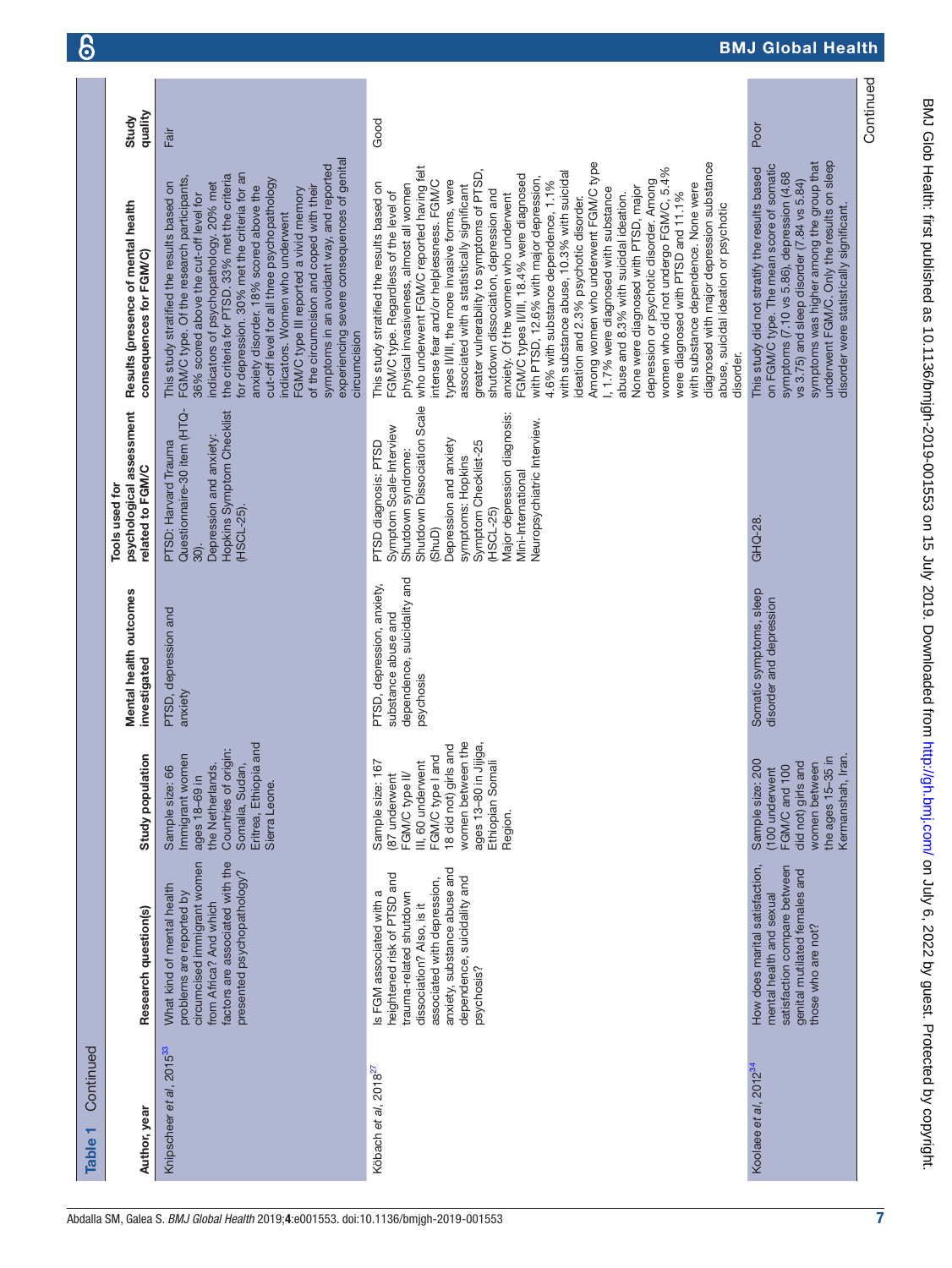# BMJ Global Health  $\overline{1}$

| Continued<br>٣<br><b>Table</b>               |                                                                                                                                                                                                                                                                                                                                            |                                                                                                                                                                                                                                                     |                                        |                                                                                               |                                                                                                                                                                                                                                                                                                                                                   |                  |
|----------------------------------------------|--------------------------------------------------------------------------------------------------------------------------------------------------------------------------------------------------------------------------------------------------------------------------------------------------------------------------------------------|-----------------------------------------------------------------------------------------------------------------------------------------------------------------------------------------------------------------------------------------------------|----------------------------------------|-----------------------------------------------------------------------------------------------|---------------------------------------------------------------------------------------------------------------------------------------------------------------------------------------------------------------------------------------------------------------------------------------------------------------------------------------------------|------------------|
| Author, year                                 | Research question(s)                                                                                                                                                                                                                                                                                                                       | Study population                                                                                                                                                                                                                                    | Mental health outcomes<br>investigated | psychological assessment<br>related to FGM/C<br>Tools used for                                | Results (presence of mental health<br>consequences for FGM/C)                                                                                                                                                                                                                                                                                     | quality<br>Study |
| Lever et al, 2018 <sup>28</sup>              | (FGM/C)-affected women who<br>due to their FGM/C status, as<br>are seeking asylum primarily<br>well as other gender-based<br>persecutions?<br>What is the mental health<br>status of FGM/cutting                                                                                                                                           | seeking asylum in the<br>Djibouti, The Gambia,<br>USA primarily due to<br>FGM/C. Countries<br>of origin included:<br>Sierra<br>women > 18 years<br>of age who were<br>Sample size: 13<br>Guinea, Liberia,<br>Burkina Faso,<br>Nigeria and<br>Leone. | Depression, anxiety and<br>PTSD        | Checklist-25 (HSCL-25).<br>Depression and anxiety:<br>HTQ Revised-Part IV.<br>Hopkins Symptom | on FGM/C type. Of the 13 women, checklist<br>positive scores indicated anxiety in 12 of 13<br>respondents, respectively. All seven women<br>This study did not stratify the results based<br>(92%), and depression in 13 of 13 (100%)<br>(100%) screened for PTSD had checklist<br>positive scores, indicating they met the<br>criteria for PTSD. | Fair             |
| Mahmoudi and Hosseini,<br>2017 <sup>35</sup> | relationship satisfaction, sexual<br>satisfaction, intimacy, spousal<br>support and mental health?<br>the practice on relationship<br>the female did not undergo<br>female underwent FGM/C<br>vary from couple in which<br>Do couples in which the<br>characteristics such as                                                              | where women did not<br>undergo the practice)<br>couples (206 women<br>and 208 in couples<br>underwent FGM/C<br>in Kermanshah in<br>Sample size: 414<br>Iran.                                                                                        | Overall psychological<br>consequences  | Symptom Checklist-25<br>$(SCL-25)$ .                                                          | on FGM/C type. A significant difference was<br>in comparison to women who did not (mean<br>who underwent FGM/C (mean score=30.90)<br>This study did not stratify the results based<br>observed in mental health between women<br>score=22.76).                                                                                                    | iis∃             |
| Pereda et al, 2012 <sup>36</sup>             | and sexual areas) among adult<br>(focusing on the psychological<br>What is the impact of FGM in<br>the variable of mental health<br>immigrant women living in a<br>European country?                                                                                                                                                       | women ages 35-45<br>in Spain. County of<br>Sample size: three<br>origin: Mauritania                                                                                                                                                                 | Overall psychological<br>consequences  | Not specified                                                                                 | based on FGM/C type. The psychological<br>assessment did not reveal any significant<br>This study did not stratify the results<br>problems.                                                                                                                                                                                                       | Poor             |
| Vloeberghs et al, 2012 <sup>37</sup>         | and which factors contribute to<br>the development of problems?<br>their problems and the above-<br>the nature of these problems,<br>women develop in relation to<br>problems? And if so, what is<br>Does FGM/C lead to mental,<br>mechanisms these migrant<br>Also, what are the coping<br>social and/or relational<br>mentioned factors? | Eritrea, Ethiopia and<br>Countries of origin:<br>Immigrant women<br>Somalia, Sudan,<br>the Netherlands.<br>Sample size: 66<br>$\equiv$<br>Sierra Leone.<br>ages 18-69                                                                               | PTSD, depression, and<br>anxiety       | Hopkins Symptom Checklist<br>For depression and anxiety:<br>For PTSD: HTQ-30.<br>(HSCL-25).   | anxiety disorder. The mean score for HTQ-30<br>FGM/C type. Of the participants, 17.5% met<br>for depression, 31.7% met the criteria for an<br>tools) increased as the severity of FGM type<br>the criteria for PTSD, 34.9% met the criteria<br>and HSCL-25 (psychological assessment<br>This study stratified the results based on<br>increased.  | Fair             |
| Vrachnis et al, 2012 <sup>38</sup>           | α<br>gynaecology department at<br>women that visited an oand<br>consequences of FGM/C in<br>What are the effects and<br>hospital?                                                                                                                                                                                                          | Greece. Countries of<br>origin are: Ethiopia,<br>seven women who<br>underwent FGM/C<br>Egypt, Eritrea and<br>Somalia<br>ages 17-31, in<br>Sample size:                                                                                              | Overall psychological<br>consequences  | Not specified                                                                                 | provide quantitative results of psychological<br>based on FGM/C type. The study did not<br>This study did not stratify the results<br>assessment.                                                                                                                                                                                                 | Poor             |
|                                              | DSM. Diagnostic and Statistical Manual: PTSD. post-traumatic stress disorder.                                                                                                                                                                                                                                                              |                                                                                                                                                                                                                                                     |                                        |                                                                                               |                                                                                                                                                                                                                                                                                                                                                   |                  |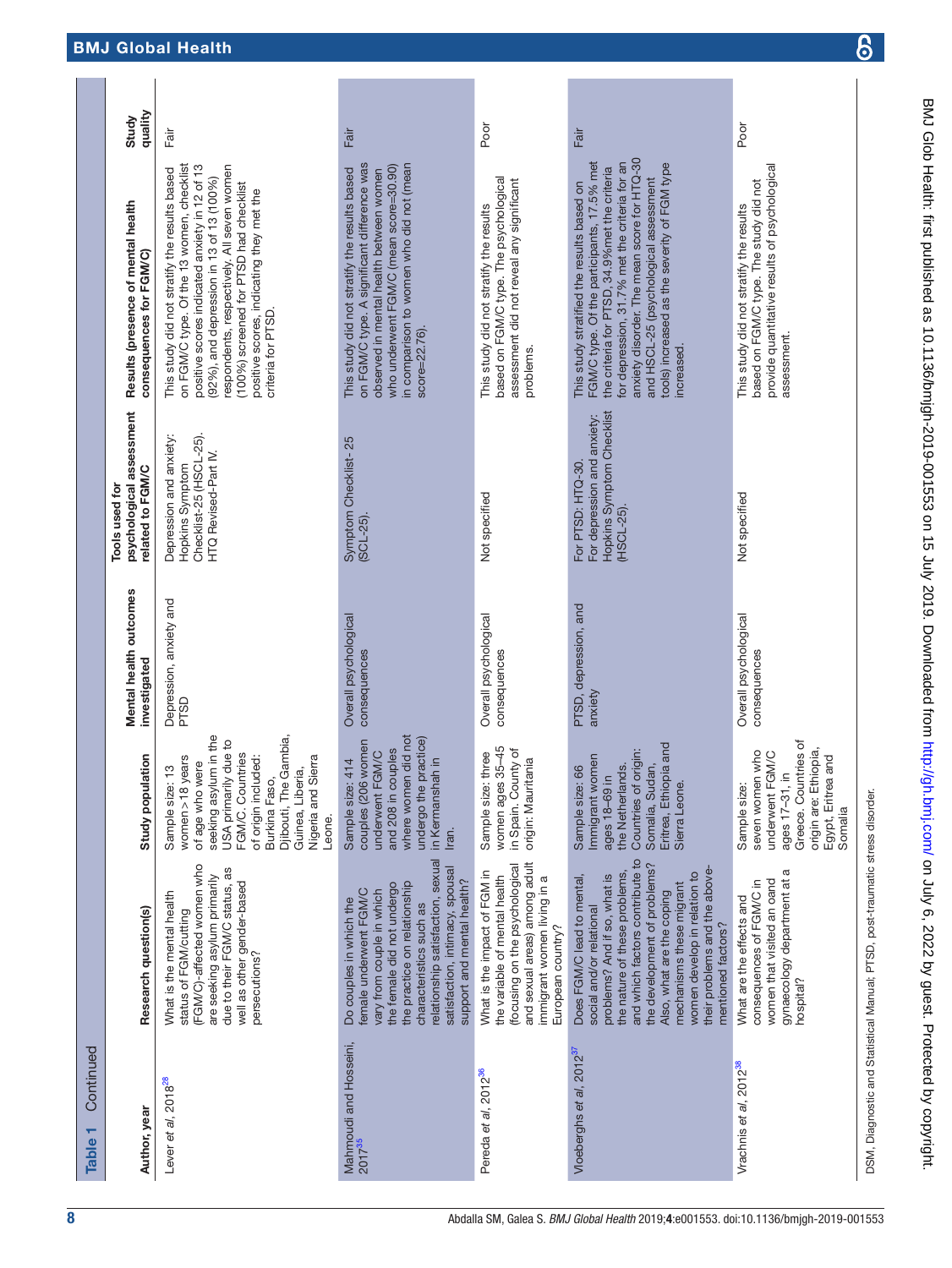

<span id="page-8-0"></span>Figure 2 Reviewers' judgement about risk of bias for each item across included studies.

the remaining three studies<sup>25</sup>  $29$  31 that assessed a control group, the results were mixed, that is, some of adverse mental health outcomes measured were higher among the group that did not undergo FGM/C. Another five studies<sup>28 33 36–38</sup> did not use a control group. Among these, three studies<sup>28 33 37</sup> reported an association between FGM/C and adverse mental health outcomes.

#### Study results stratified by mental health outcome

As shown in [figure](#page-8-1) 3, results differed depending on the mental health outcome assessed. Of the 11 studies that assessed depression as an outcome, three studies<sup>29 32 34</sup> received a rating of 'poor' methodological quality. Six studies<sup>24 26 27 31 32 34</sup> reported a higher burden of depression among women who underwent FGM/C compared



<span id="page-8-1"></span>**Figure 3** Overview of studies examining the association between FGM/C and adverse mental health outcomes. FGM/C, female genital mutilation/cutting; PTSD, posttraumatic stress disorder.

with the control group of women who did not undergo FGM/C; two of these studies $31\frac{32}{2}$  explicitly noted that the results were not statistically significant. Conversely, two studies<sup>25</sup> <sup>29</sup> reported a higher burden of depression among women who did not undergo FGM/C; both studies explicitly noted that the results were not statistically significant. Three studies<sup>28 33 37</sup> that only assessed women who underwent FGM/C—that is, no control group—reported a high burden of depression among participants.

Among the 11 studies that assessed anxiety as an outcome, two studies<sup>7 32</sup> received a rating of 'poor' methodological quality. Six studies<sup>7</sup>  $\frac{24.26 \times 7.30 \times 32}{22.26 \times 7.30 \times 32}$  reported a higher burden of anxiety among women who underwent FGM/C compared with the control group of women who did not undergo FGM/C. Conversely, two studies $^{25}$ <sup>31</sup> reported a higher burden of anxiety among women who did not undergo FGM/C; both studies noted that their results were not statistically significant. Three studies<sup>[28 33 37](#page-10-17)</sup> that only assessed women who underwent FGM/C—no control group—reported a high burden of anxiety among participants; one of these studies $33$  explicitly noted that the results were not statistically significant.

Of the 10 studies that assessed PTSD as an outcome, one study<sup>[7](#page-10-15)</sup> received a rating of 'poor' methodological quality. Six studies<sup>725–2729 3033</sup> reported a higher burden of PTSD among women who underwent FGM/C compared with the control group of women who did not undergo FGM/C; among these, two studies<sup>[25 29](#page-10-18)</sup> noted that the results were not statistically significant. Conversely, one study<sup>31</sup> reported a higher burden of PTSD among women who did not undergo FGM/C; the study explicitly noted that the results were not statistically significant. Three studies<sup>[28 33 37](#page-10-17)</sup> that only assessed women who underwent FGM/C—no control group—reported a high burden of PTSD among participants.

Other notable adverse mental health outcomes assessed included somatic symptoms (six studies<sup>7 24 26 30 32 34</sup>; all reported an association), overall affective disorder (two studies<sup>7 30</sup>; both reported an association) and overall psychological consequences (three studies<sup>35 36 38</sup>; one reported an association<sup>35</sup>).

#### Study results stratified by geographical location

Of the 10 studies conducted at the participants' country of origin, three studies<sup>7 32 34</sup> received a rating of 'poor' methodological quality. Eight of the 10 studies<sup>[7 24 26 27 30 32 34 35](#page-10-15)</sup> reported a higher burden of adverse mental health outcomes among women who underwent FGM/C compared with the control group of women who did not undergo FGM/C. Conversely, two studies $^{25}$ <sup>31</sup> reported mixed results, that is, some outcomes were higher among the group that did not undergo FGM/C.

Of the six studies that targeted migrant women, three studies $^{29\,36\,38}$  received a rating of 'poor' methodological quality. One study<sup>29</sup> that compared adverse mental health outcomes between women who underwent FGM/C and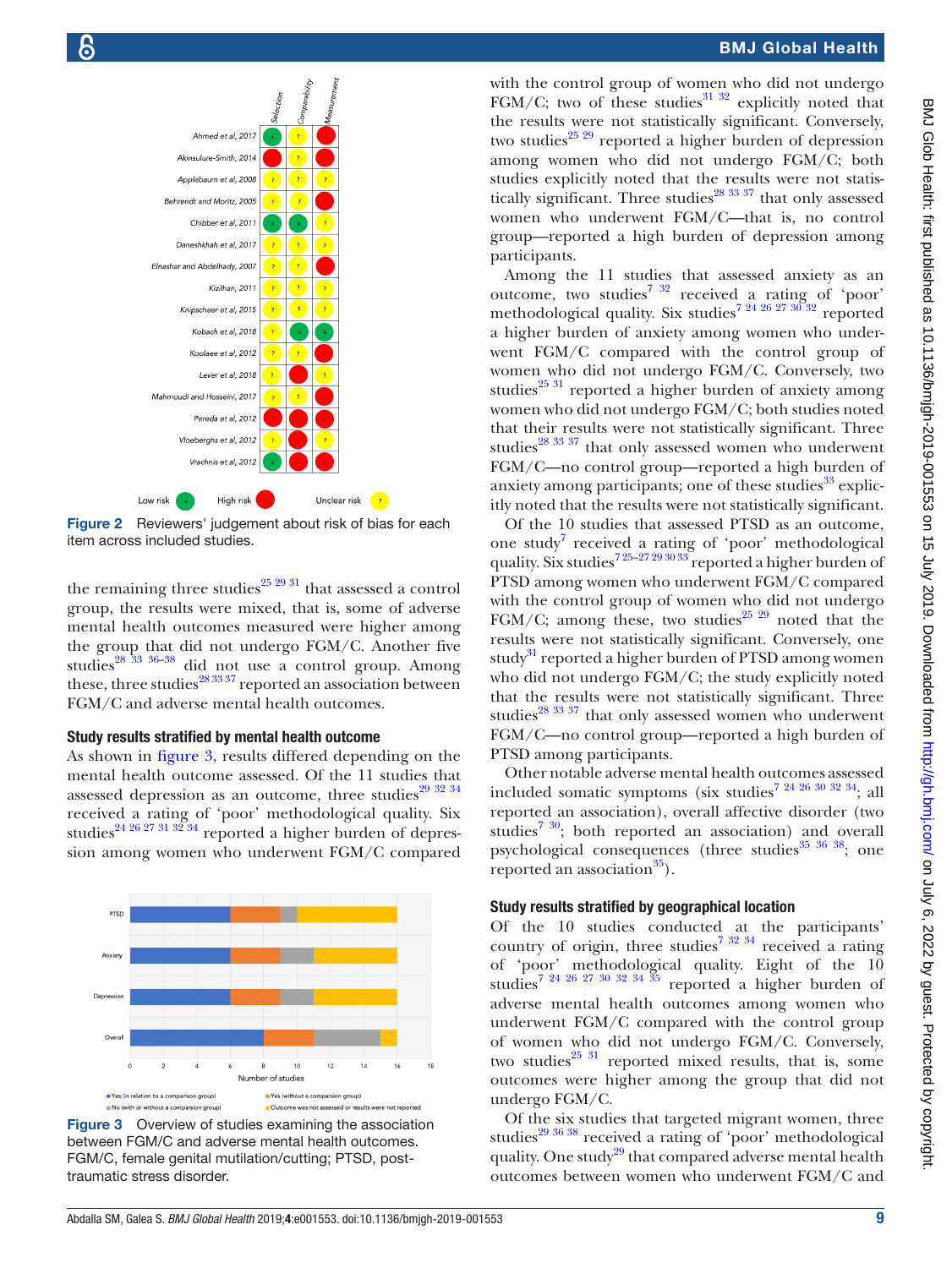women who did not undergo FGM/C reported mixed results. Three studies<sup>[28 33 37](#page-10-17)</sup> that only assessed women who underwent FGM/C—no control group—reported a high burden of adverse mental health outcomes among partic-ipants. One study<sup>[36](#page-10-25)</sup> without a control group reported a lack of association between FGM/C and adverse mental health outcomes and another study<sup>38</sup> did not provide reportable results.

#### Study results stratified by FGM/C type

Four studies<sup>27 30 33 37</sup> investigated whether FGM/C type (severity) affected the severity of adverse mental health outcomes. All four studies reported a correlation between the severity of FGM/C and the severity of adverse mental health outcomes. FGM/C type III (the most severe form) had the highest association with adverse mental health outcomes.

### **DISCUSSION**

In a comprehensive review of the literature about the relation between FGM/C and adverse mental health outcome, we found that of the 16 studies included, 14 reported an association between FGM/C and at least 1 adverse mental health outcome. The studies that examined specific mental health outcomes consistently reported an association between FGM/C and that particular outcome. The four studies that stratified their results by FGM/C type found an association between the severity of FGM/C and the severity adverse mental health outcomes. Importantly, our review found that of the included studies only one received a rating of 'good' methodological quality. Further, the majority of studies reported 'high risk of bias' or 'unclear risk' in one or more of the categories used to assess risk of bias.

Our findings are consistent with results of prior smaller reviews. For example, the review by Berg *et al* (included four studies), reported an association between FGM/C and adverse mental health outcomes. The same review highlighted the lack of rigour in study design and methods in included studies (all studies received a rating of 'moderate' or 'low' quality).<sup>14</sup> In their literature review on the long-term health consequences of FGM/C, Reisela and Creighton concluded that the FGM/C led to longterm adverse psychological outcomes (based on three studies).<sup>16</sup> Our review adds to the literature through providing a more comprehensive overview of existing research on adverse mental health outcomes linked to FGM/C. Further, we provide a quality assessment for existing literature on the subject.

This review is not without limitations. First, like all systematic reviews, our review is subject to publication bias. It is possible that studies that did not show an association with mental health outcomes were not published. However, the consistent presence of an association across studies—and the observation of a dose–response relationship between the severity of FGM/C and mental health outcomes in four studies—mitigates the concern

that what we are seeing spurious findings due to publication bias. Second, all the studies included in our review are cross-sectional in nature, with a small sample size, and many do not account for confounding factors; lifetime traumatic events in particular. It is, therefore, difficult, from these studies, to isolate causality only to FGM/C and it is not implausible that the observed mental health consequences are attributable to a host of concomitant conditions that disadvantage the women studied. Third, the quality assessment tools we used, while designed for observational studies in general, may be limited when assessing cross-sectional studies. This limitation, however, is more reflective of the lack of proper tools to assess cross-sectional studies in general. Finally, due to the heterogeneity in the psychosocial assessment tools used by the studies, and the low quality of included studies, it was not possible to conduct a quantitative meta-analysis of the results. It is worth noting that these limitations highlight the need to invest in quality longitudinal research on the adverse mental health consequences of FGM/C.

# **CONCLUSION**

While there is a large body of literature on the physical effects of FGM/C, there is little quantitatively measuring the mental health consequences of the practice. This review provides a comprehensive summary of the existing literature on the adverse mental health consequences of FGM/C. The observation that FGM/C is associated with adverse mental health outcomes should not be surprising. There is abundant evidence that traumatic event experiences are associated with adverse mental health outcomes over the life course.  $^{40}$  FGM/C, especially severe forms, can be a traumatic experience through deliberating inflicting of harm on girls, often without anaesthesia, at a particularly sensitive life course period. This review should set to rest, once and for all, the misconception that the cultural normalisation of FGM/C somehow minimises the adverse mental health consequences associated with this practice.<sup>15</sup> This review shows that, in addition to the physical consequence of this practice, it is also associated with poor mental health outcomes that may accompany women throughout their lives.

Importantly, our review demonstrates the need for further, better quality, research on the topic. Based on our review, future research should aim to incorporate the following criteria to improve the methodological quality of evidence on the topic: 1) improve and standardise the psychological tools necessary to assess the association between FGM/C and adverse health outcomes; 2) independently investigate the board range of potential adverse mental health outcomes that may be associated with undergoing FGM/C; 3) stratify reported outcomes based on FGM/C type; 4) address and control for potential confounding, lifetime traumatic events in particular; and 5) use longitudinal study designs to document the